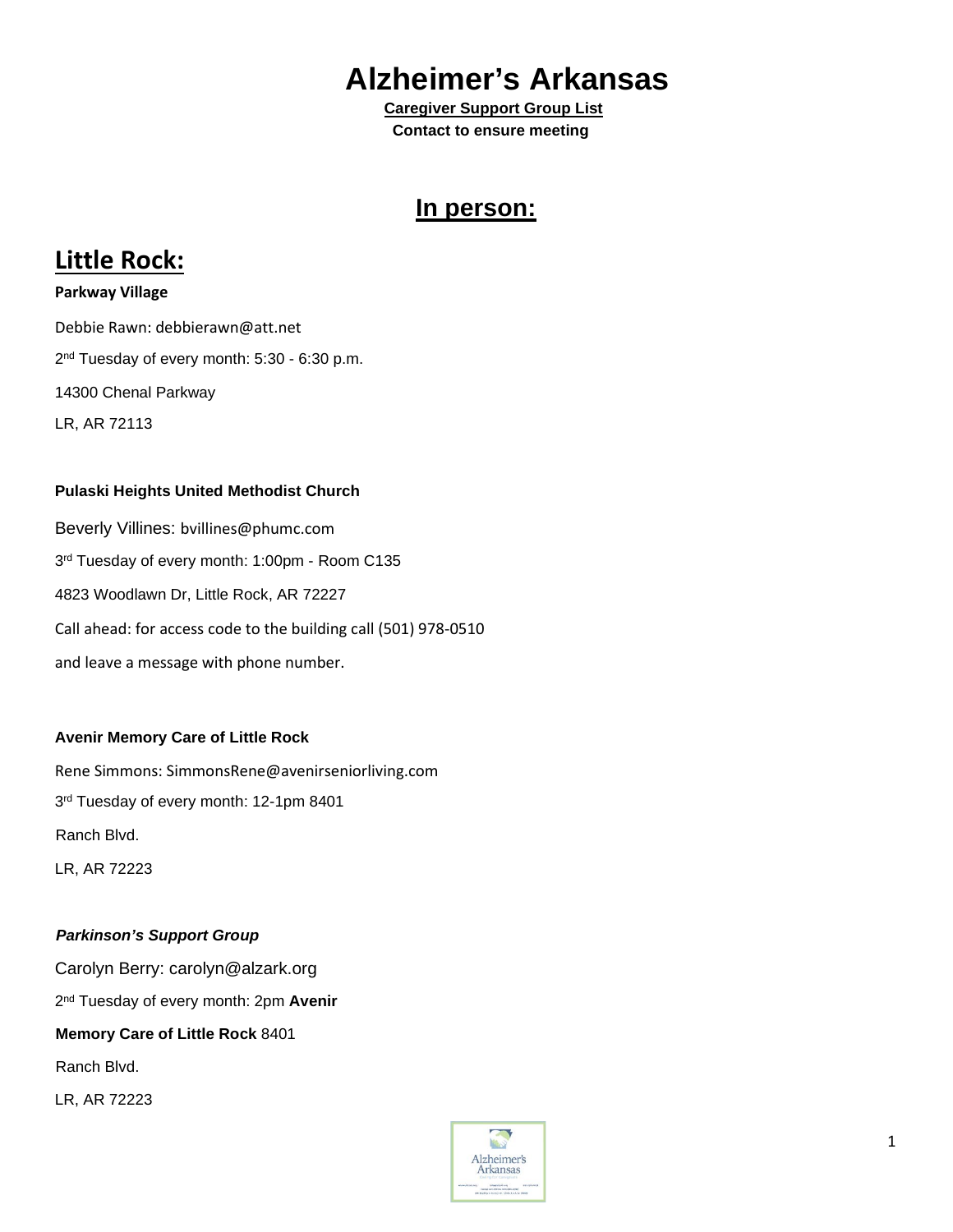# **North Little Rock:**

### **Park Hill Baptist Church**

Cherilyn Shane: cjshane@icloud.com 501-681-3531 3rd Thursday of every month: 12pm 203 East C Ave North Little Rock, AR

### **Conway:**

### **Christ Church**

Kenneth A. Priest: cpcarkansas@gmail.com

2nd Monday of each month: 6:00p.m.

1065 Clayton Street

Conway, AR 7203

### **Jacksonville:**

### **Jacksonville Senior Center**

Carolyn Berry/Gigi Gabriel[: info@alzark.org](mailto:info@alzark.org)

First Wednesday of every month: 6 p.m.

100 Victory Circle

Jacksonville, AR 72076

### **Benton:**

### **First Baptist Church**

Richard Mills: 501-607-3214, 501-315-0087

3rd Tuesday of every month: 7 p.m.

211 Market Street Benton, AR

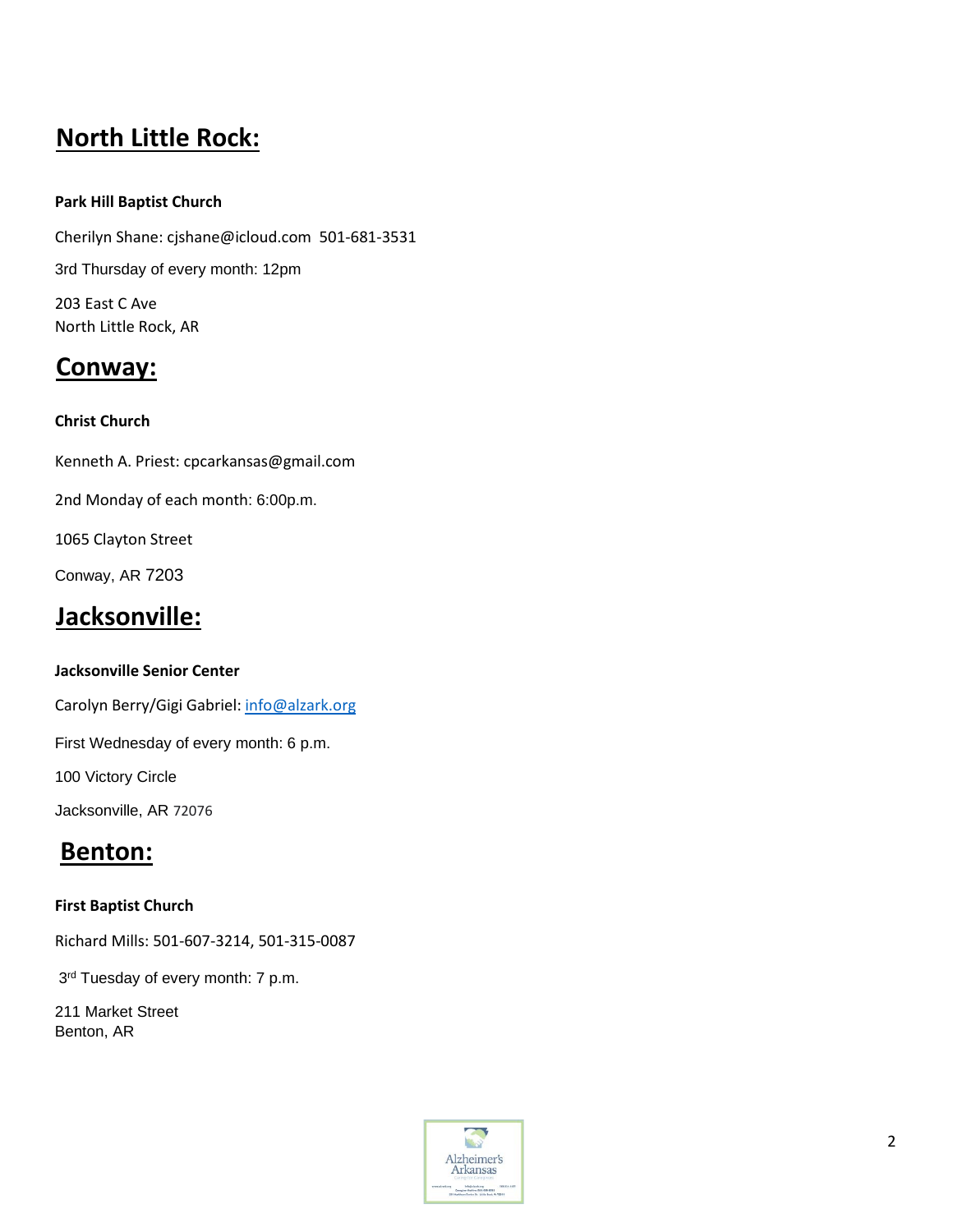# **Dardanelle:**

### **Dardanelle Community Center**

Tiffany Horton: tiffany.horton@conwayregional.org 1<sup>st</sup> Tuesday of every month: 5 p.m. 2011 State Hwy 22 West Dardanelle, AR 72834

## **Maumelle:**

**St. Nicholas Episcopal Church**  Debbie Rawn: debbierawn@att.net **Caregivers Corner** 1st Wednesday of every month: 12:30 2001 Club Manor Drive Maumelle, AR 72113

# **Hot Springs:**

# **Brookfield Assisted Living and Memory Care (building on the lower level)**

Charlene Hooten: chard.2010@hotmail.com 4th Monday of every month at 2:00 p.m. 205 Sawtooth Oak Hot Springs National Park, AR 71901

### **Stuttgart:**

#### **Alz. /Dem. Caregiver's Support Group**

Charlie and Sara Proctor, Facilitators: 870-830-1170

Melody Stackhouse, Co- Facilitators

2<sup>nd</sup> Thursday of every month at 12:00 a.m.

#### **Knights of Columbus**

1011 S. Park Ave., Stuttgart, AR 72160